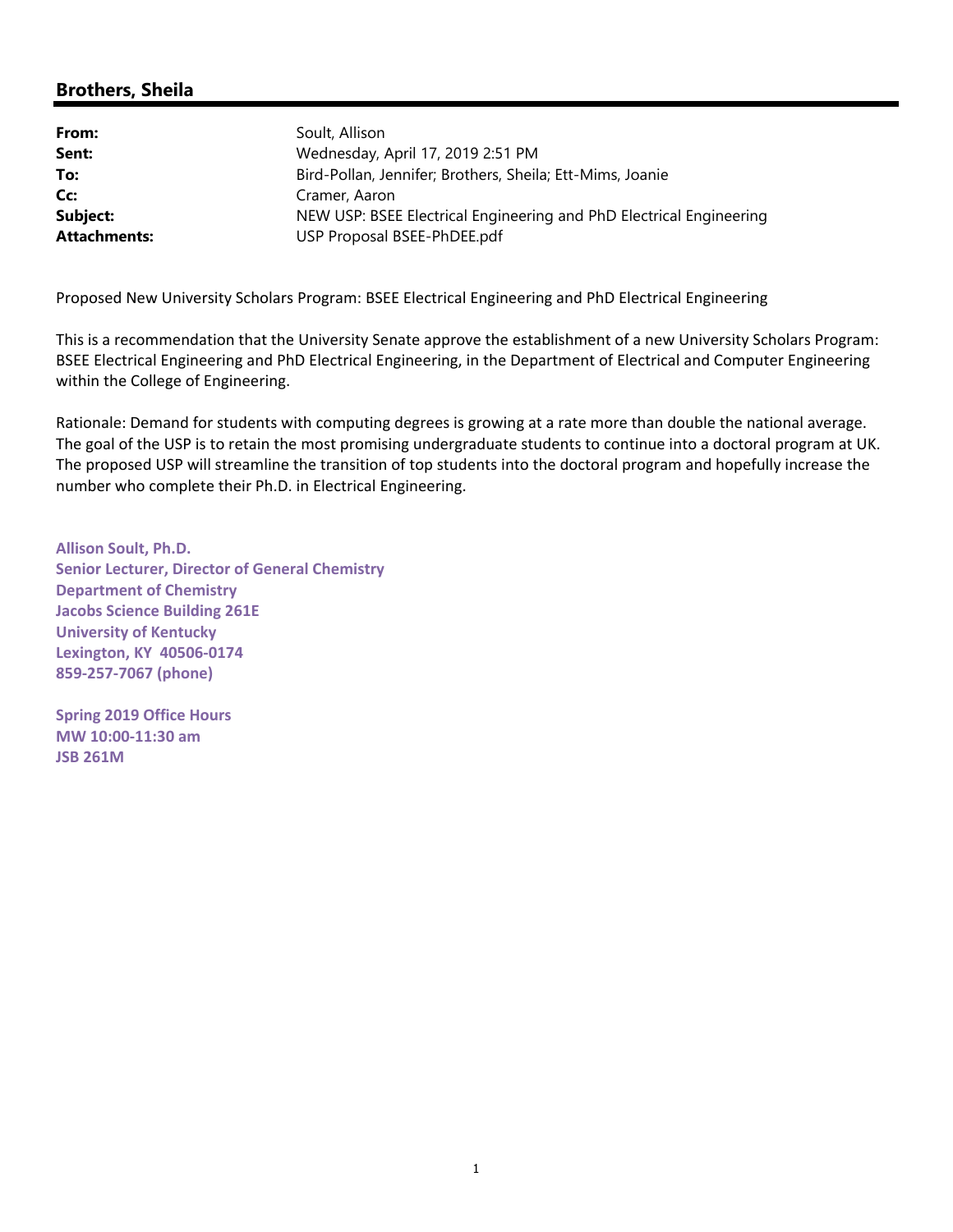*The University Scholars Program (USP) offers students the opportunity and challenge of integrating their undergraduate and graduate courses of study into a single, continuous program leading to both a baccalaureate and master's degree. The student's particular requirements will determine the amount of time needed to complete the program, but the two programs can be completed in less time than that required in a conventional program.*

*Once approved at the college level, your college will send the proposal to the Graduate Council (GC) for review and approval. (Requirements for the bachelor's degree must remain unchanged, so there is no review by the Undergraduate Council.) After approval by the GC, the GC will send your proposal to the Senate Council office for additional review via a committee and then to the Senate for approval. Once approved by the Senate, the Senate Council office will report approvals to the Provost, Registrar and other appropriate entities, including the contact person. The contact person listed on the form will be informed when the proposal has been sent to committee and other times as appropriate.*

| <b>1. GENERAL INFORMATION</b> |                                                                                                                   |                               |                                                                            |                                            |               |                       |  |                      |
|-------------------------------|-------------------------------------------------------------------------------------------------------------------|-------------------------------|----------------------------------------------------------------------------|--------------------------------------------|---------------|-----------------------|--|----------------------|
| 1a                            | <b>Electrical Engineering</b><br>Bachelor's major name:                                                           |                               |                                                                            |                                            |               |                       |  |                      |
|                               |                                                                                                                   |                               |                                                                            |                                            |               |                       |  |                      |
| 1b                            | Bachelor's degree:                                                                                                |                               | $\boxtimes$ Other<br><b>Bachelor of Arts</b><br><b>Bachelor of Science</b> |                                            |               |                       |  |                      |
|                               | If "Other," explain:                                                                                              | <b>B.S.E.E.</b>               |                                                                            |                                            |               |                       |  |                      |
|                               |                                                                                                                   |                               |                                                                            |                                            |               |                       |  |                      |
| 1 <sub>c</sub>                | Bachelor's degree home college:                                                                                   |                               | Engineering                                                                |                                            |               |                       |  |                      |
|                               |                                                                                                                   |                               |                                                                            |                                            |               |                       |  |                      |
| 1 <sub>d</sub>                | Bachelor's degree home department/school:                                                                         |                               |                                                                            | <b>Electrical and Computer Engineering</b> |               |                       |  |                      |
|                               |                                                                                                                   |                               |                                                                            |                                            |               |                       |  |                      |
| 1e                            | Graduate major name:                                                                                              | <b>Electrical Engineering</b> |                                                                            |                                            |               |                       |  |                      |
|                               |                                                                                                                   |                               |                                                                            |                                            |               |                       |  |                      |
| 1 <sup>f</sup>                | Graduate degree:                                                                                                  | Master's of Arts              |                                                                            | Master's of Science                        |               | Master's of Education |  | Other<br>$\boxtimes$ |
|                               | If "Other," explain:<br>Ph.D.                                                                                     |                               |                                                                            |                                            |               |                       |  |                      |
|                               |                                                                                                                   |                               |                                                                            |                                            |               |                       |  |                      |
| 1g                            | Graduate degree home college:<br>Engineering                                                                      |                               |                                                                            |                                            |               |                       |  |                      |
|                               |                                                                                                                   |                               |                                                                            |                                            |               |                       |  |                      |
| 1h                            | Graduate degree home department/school:<br><b>Electrical and Computer Engineering</b>                             |                               |                                                                            |                                            |               |                       |  |                      |
|                               |                                                                                                                   |                               |                                                                            |                                            |               |                       |  |                      |
| 1i                            | Semester after approval.<br>Specific Date <sup>1</sup> :<br>Requested effective date:<br>$\boxtimes$<br><b>OR</b> |                               |                                                                            |                                            |               |                       |  |                      |
|                               |                                                                                                                   |                               |                                                                            |                                            |               |                       |  |                      |
| 1j                            | Email:<br>Contact person name: Aaron Cramer                                                                       |                               |                                                                            |                                            | Phone: 7-9113 |                       |  |                      |
|                               | aaron.cramer@uky.edu                                                                                              |                               |                                                                            |                                            |               |                       |  |                      |
|                               | 2. OVERVIEW                                                                                                       |                               |                                                                            |                                            |               |                       |  |                      |
| 2a                            |                                                                                                                   |                               |                                                                            |                                            |               |                       |  |                      |
|                               | Provide a brief description of the proposed USP. (300 word limit)                                                 |                               |                                                                            |                                            |               |                       |  |                      |

 $\overline{\phantom{a}}$ 

 $1$  University Scholars Programs are typically made effective for the semester following approval. No program will be made effective unless all approvals, up through and including University Senate approval, are received.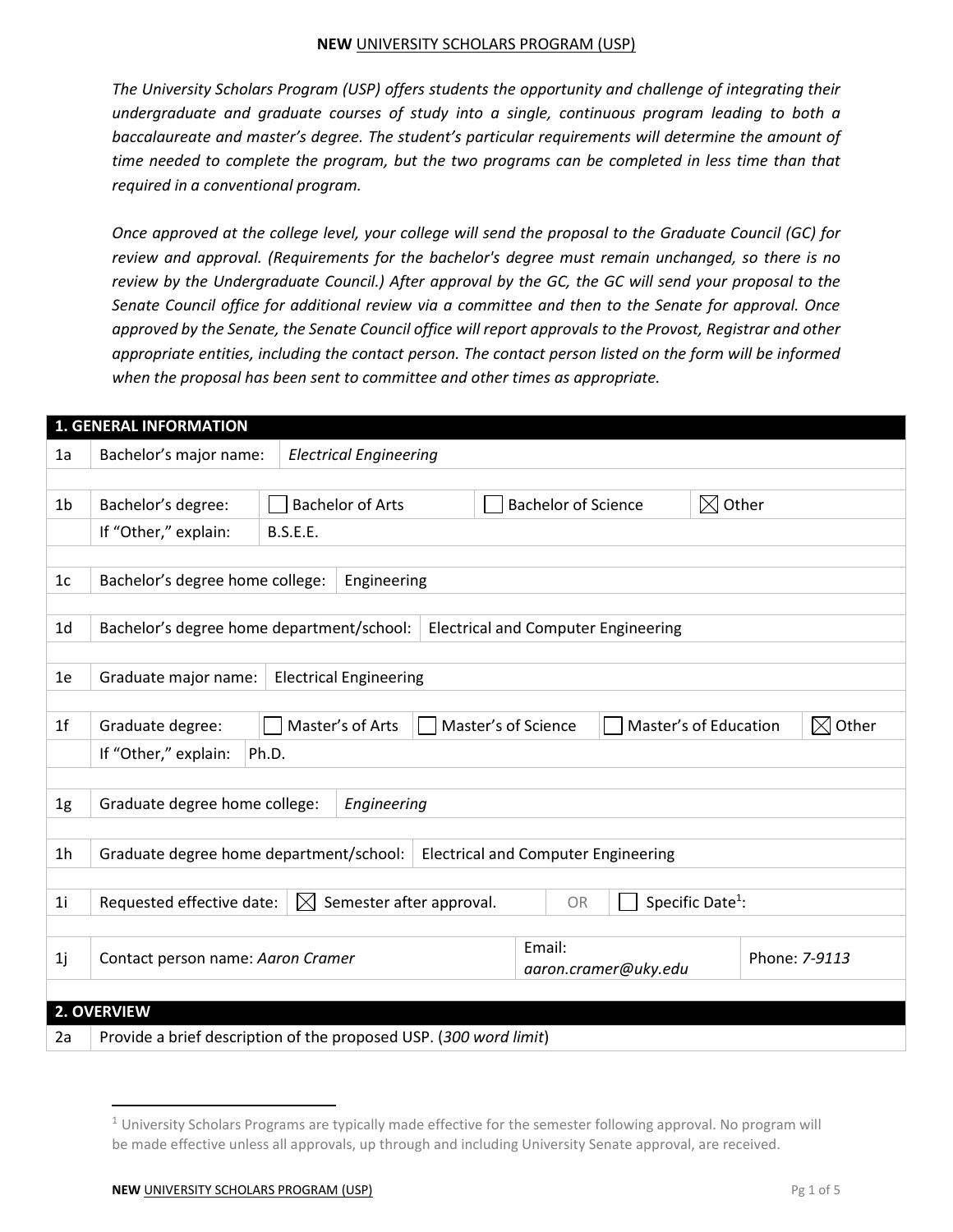| Science in Electrical Engineering (B.S.E.E.) and a Doctor of Philosophy (Ph.D.). The B.S.E.E. requires 128 credit<br>hours and includes courses in both electrical and computer engineering. The Ph.D. program requires 42 hours of |  |
|-------------------------------------------------------------------------------------------------------------------------------------------------------------------------------------------------------------------------------------|--|
|                                                                                                                                                                                                                                     |  |
|                                                                                                                                                                                                                                     |  |
| course work. Ph.D. students are required to take three of six courses with a GPA of 3.0 or better from a set of core                                                                                                                |  |
| courses. The core courses include EE 611 (Deterministric Systems), EE 621 (Electromagnetic Fields), EE 640                                                                                                                          |  |
| (Stochastic Systems), EE 641 (Advanced Power Systems), EE 661 (Solid-State Electronics), and EE 685 (Digital                                                                                                                        |  |
| Computer Structure). The USP will allow qualified students to use up to 12 hours of course work toward both their                                                                                                                   |  |
| undergraduate and doctoral degrees. For those common courses, students may use 500-level EE technical elective                                                                                                                      |  |
| courses, as well as other 400G-level and 500-level technical elective courses from selected upper division                                                                                                                          |  |
| engineering, mathematics, statistics, computer science, physics, and other technically related fields.                                                                                                                              |  |

2b Explain the need (e.g. market demand). *(300 word limit)*

*The program allows us to nurture, encourage, and reward our top undergraduate students. The program will increase the quality of the graduate students within the Ph.D. program by recruiting the highest quality students from the pool of undergraduates. It also produces students who are better prepared for leadership positions in*  industry. It is our goal to encourage our students with the most potential to pursue the USP and to work with them *to develop combined B.S.E.E. and Ph.D. plans of study that best prepare them for their intended careers.*

2c Describe the target audience. *(150 word limit)*

*The goal of the USP is to nurture and retain our most promising undergraduate students through a doctoral degree. In particular, students who are completing their junior year and have completed at least 90 hours of course work with a minimum GPA in Electrical Engineering of 3.5 and an overall GPA of at least 3.2 are the target audience.*

|    | 3. Basic Requirements                                                                                                 |                 |                 |  |  |  |
|----|-----------------------------------------------------------------------------------------------------------------------|-----------------|-----------------|--|--|--|
| 3a | $\bowtie$ Check to confirm that the USP is open to undergraduates with senior standing who have completed at least 90 |                 |                 |  |  |  |
|    | hours of course work.                                                                                                 |                 |                 |  |  |  |
|    |                                                                                                                       |                 |                 |  |  |  |
| 3b | Undergraduates must have satisfied all UK Core requirements prior to applying.                                        | Yes             | No $\boxtimes$  |  |  |  |
|    | If "No," explain. (150 word limit)                                                                                    |                 |                 |  |  |  |
|    | The B.S.E.E. program curriculum includes two UK Core courses in the senior year: UK Core - Global Dynamics in the     |                 |                 |  |  |  |
|    | fall and UK Core - Statistical Inferential Reasoning in the spring. It would be difficult to require these to be      |                 |                 |  |  |  |
|    | completed earlier, and leaving them in the senior year will not have an impact on students' ability to be successful  |                 |                 |  |  |  |
|    | in the USP.                                                                                                           |                 |                 |  |  |  |
|    |                                                                                                                       |                 |                 |  |  |  |
| 3c | Application to the USP is at the end of the student's junior year.                                                    | Yes $\boxtimes$ | No <sub>1</sub> |  |  |  |
|    | If "No," explain. (150 word limit)                                                                                    |                 |                 |  |  |  |
|    |                                                                                                                       |                 |                 |  |  |  |
|    |                                                                                                                       |                 |                 |  |  |  |
| 3d | For admission to the USP, the undergraduate GPA is greater than or equal to 3.5 in the                                | Yes $\boxtimes$ | No l            |  |  |  |
|    | student's major (including cross-listed courses) and 3.2 overall.                                                     |                 |                 |  |  |  |
|    | If "No," explain. (150 word limit)                                                                                    |                 |                 |  |  |  |
|    |                                                                                                                       |                 |                 |  |  |  |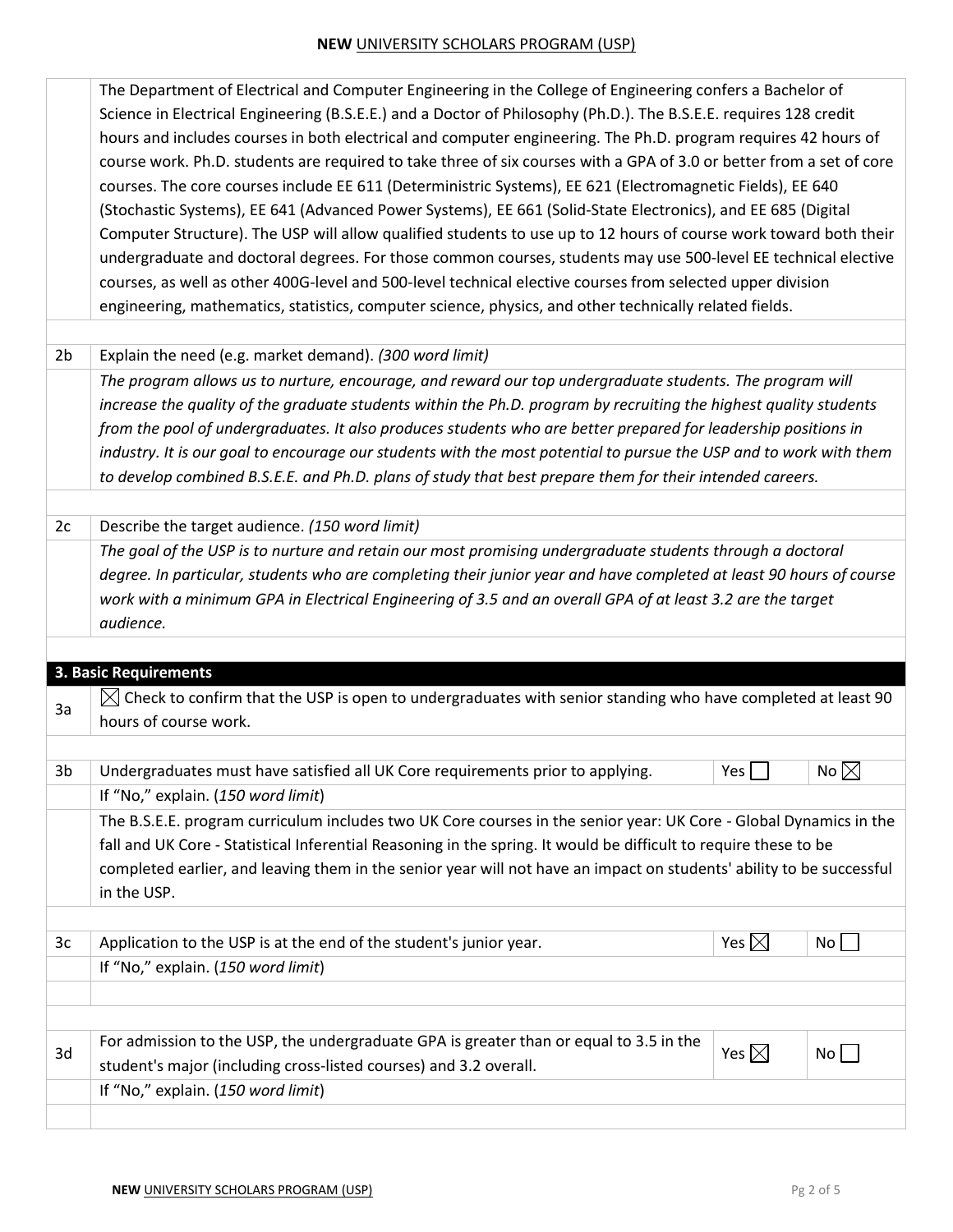| 3e                                                                                                                                                              | $\bowtie$ Check box to confirm that application to the program will follow the current procedures for application to the<br>Graduate School, subject to the conditions in questions 3a through 3d, above.                                                                                                        |                                                                                                                                                                                                                                                             |            |            |                          |  |  |  |
|-----------------------------------------------------------------------------------------------------------------------------------------------------------------|------------------------------------------------------------------------------------------------------------------------------------------------------------------------------------------------------------------------------------------------------------------------------------------------------------------|-------------------------------------------------------------------------------------------------------------------------------------------------------------------------------------------------------------------------------------------------------------|------------|------------|--------------------------|--|--|--|
| 3f                                                                                                                                                              | $\bowtie$ Check box to confirm that the USP is designed so that students will not take more than 16 credit hours per<br>semester. (Permission to exceed that number is subject to approval by the Director of Graduate Studies and Dean<br>of the Graduate School.)                                              |                                                                                                                                                                                                                                                             |            |            |                          |  |  |  |
| 4a                                                                                                                                                              | 4. Specific Course Requirements<br>Up to twelve (12) credit hours from the bachelor's degree may be used towards the graduate degree. How many<br>credits from the undergraduate degree will count towards the graduate degree?<br>12                                                                            |                                                                                                                                                                                                                                                             |            |            |                          |  |  |  |
| 4b                                                                                                                                                              |                                                                                                                                                                                                                                                                                                                  | List below the 400G- and 500-level courses in the bachelor's degree that will count towards the graduate degree.<br>The student must be graded as a graduate student in the courses listed below for the course(s) to count towards<br>the graduate degree. |            |            |                          |  |  |  |
| Prefix &<br>Number                                                                                                                                              |                                                                                                                                                                                                                                                                                                                  | <b>Course Title</b>                                                                                                                                                                                                                                         |            |            | <b>Credit Hrs</b>        |  |  |  |
|                                                                                                                                                                 | EE technical electives as defined by the Undergraduate Bulletin for Electrical Enginering<br>(500-level EE courses)                                                                                                                                                                                              |                                                                                                                                                                                                                                                             |            |            |                          |  |  |  |
|                                                                                                                                                                 | 400G- or 500-level technical electives as defined by the Undergraduate Bulletin for<br>Electrical Engineering (courses from engineering, mathematics, statistics, computer<br>science, physics, or other technically related fields courses selected in consultation with the<br>undergraduate academic advisor) |                                                                                                                                                                                                                                                             |            |            |                          |  |  |  |
|                                                                                                                                                                 | 400G- or 500-level engineering/science electives as defined by the Undergraduate Bulletin<br>for Electrical Engineering (engineering, physics, computer science, or math course)                                                                                                                                 |                                                                                                                                                                                                                                                             |            |            |                          |  |  |  |
|                                                                                                                                                                 | 400G- or 500-level math/statistics elective as defined by the Undergraduate Bulletin for<br>Electrical Engineering (mathematics or statistics course)                                                                                                                                                            |                                                                                                                                                                                                                                                             |            |            |                          |  |  |  |
|                                                                                                                                                                 | TOTAL NUMBER OF CREDIT HOURS:                                                                                                                                                                                                                                                                                    |                                                                                                                                                                                                                                                             |            |            |                          |  |  |  |
| Does the USP involve prerequisite courses <sup>2</sup> or concurrent enrollment <sup>3</sup> in certain<br>No $\boxtimes$<br>$Yes \mid \mid$<br>4a.<br>courses? |                                                                                                                                                                                                                                                                                                                  |                                                                                                                                                                                                                                                             |            |            |                          |  |  |  |
| If "Yes," please list the courses below.                                                                                                                        |                                                                                                                                                                                                                                                                                                                  |                                                                                                                                                                                                                                                             |            |            |                          |  |  |  |
| Prefix &<br>Number                                                                                                                                              |                                                                                                                                                                                                                                                                                                                  | <b>Course Title</b>                                                                                                                                                                                                                                         | Credit Hrs |            | Course Type <sup>4</sup> |  |  |  |
|                                                                                                                                                                 |                                                                                                                                                                                                                                                                                                                  |                                                                                                                                                                                                                                                             |            | Select one |                          |  |  |  |

 $2$  Prerequisite courses are completed prior to initiation of the USP, i.e. at the undergraduate level.

 $\overline{\phantom{a}}$ 

<sup>&</sup>lt;sup>3</sup> Concurrent enrollment courses are in progress, i.e. in which the student is be currently enrolled.

<sup>&</sup>lt;sup>4</sup> Use the drop-down list to indicate if the course is a prerequisite or may be taken currently.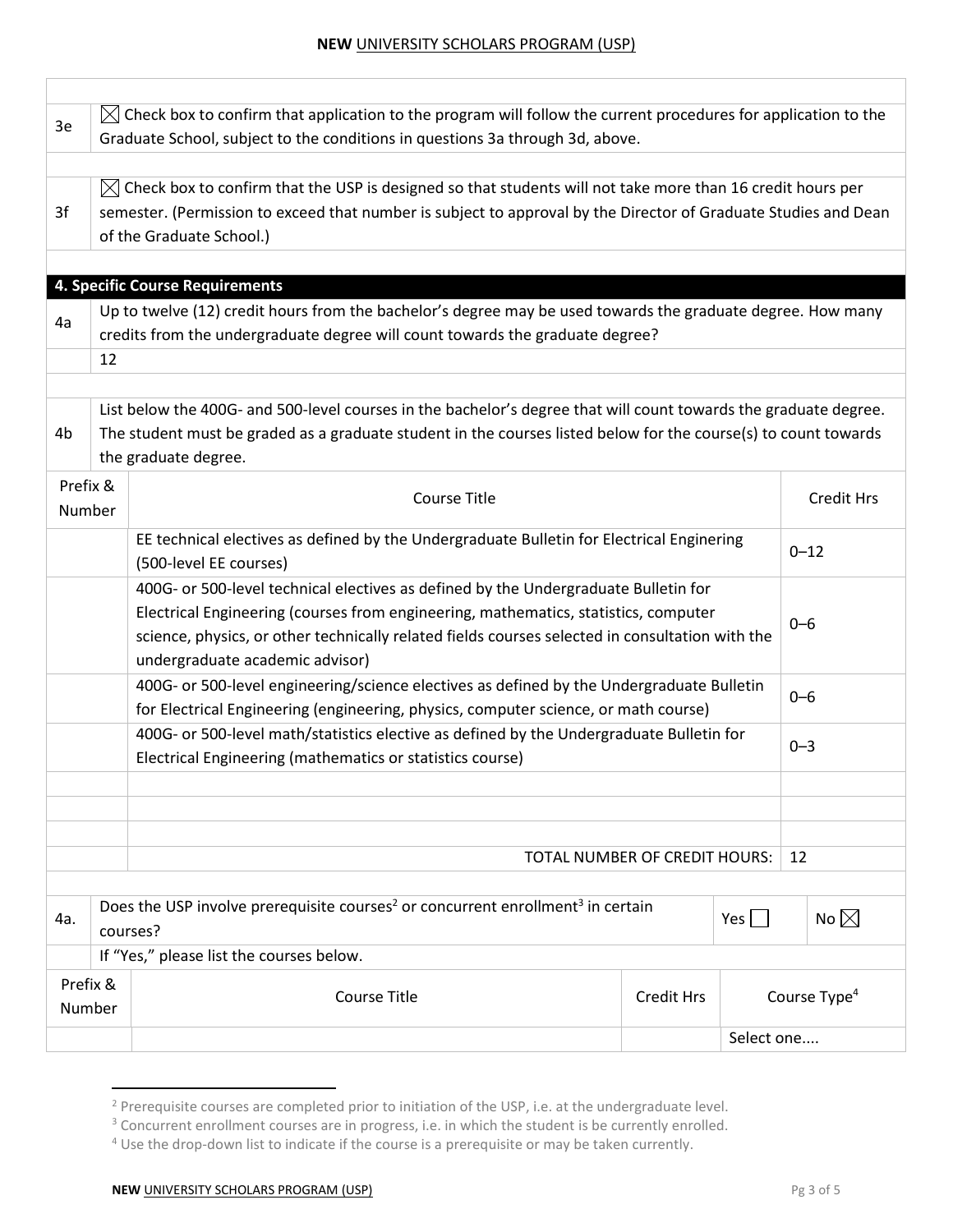|    |                                                                                                                                              |                 | Select one                                                                                                              |  |  |  |
|----|----------------------------------------------------------------------------------------------------------------------------------------------|-----------------|-------------------------------------------------------------------------------------------------------------------------|--|--|--|
|    |                                                                                                                                              |                 | Select one                                                                                                              |  |  |  |
|    |                                                                                                                                              |                 | Select one                                                                                                              |  |  |  |
|    |                                                                                                                                              |                 | Select one                                                                                                              |  |  |  |
|    |                                                                                                                                              | Select one      |                                                                                                                         |  |  |  |
|    |                                                                                                                                              | Select one      |                                                                                                                         |  |  |  |
|    | Select one                                                                                                                                   |                 |                                                                                                                         |  |  |  |
|    |                                                                                                                                              | Select one      |                                                                                                                         |  |  |  |
|    |                                                                                                                                              |                 | Select one                                                                                                              |  |  |  |
| 4b |                                                                                                                                              |                 | Provide the Bulletin language for prerequisite or concurrent enrollment courses.                                        |  |  |  |
|    |                                                                                                                                              |                 |                                                                                                                         |  |  |  |
|    |                                                                                                                                              |                 |                                                                                                                         |  |  |  |
|    |                                                                                                                                              |                 |                                                                                                                         |  |  |  |
|    | 5. ADMINISTRATION AND ASSESSMENT                                                                                                             |                 |                                                                                                                         |  |  |  |
| 5a | word limit)                                                                                                                                  |                 | Describe how the proposed USP will be administered, including admissions, student advising, retention, etc. (150        |  |  |  |
|    |                                                                                                                                              |                 | In their junior year, students pursuing a B.S.E.E. who meet the following criteria may apply to the B.S.E.E./Ph.D.      |  |  |  |
|    |                                                                                                                                              |                 | USP. (1) The student must have completed at least 90 hours of course work. (2) The applicant must have a GPA in         |  |  |  |
|    |                                                                                                                                              |                 | Electrical Engineering of at least 3.5 and an overall GPA of at least 3.2. (3) The student must meet the admission      |  |  |  |
|    |                                                                                                                                              |                 | standards of the UK Graduate School and the Ph.D. program. Students will be advised by their undergraduate              |  |  |  |
|    |                                                                                                                                              |                 | advisors for the portion of the USP work that applies to the requirements for their B.S.E.E. as well as the Director of |  |  |  |
|    | Graduate Studies for the Ph.D. program for their Ph.D. plan of study and course selection.                                                   |                 |                                                                                                                         |  |  |  |
|    |                                                                                                                                              |                 |                                                                                                                         |  |  |  |
| 5b | Describe evaluation procedures for the proposed USP. Include how to determine whether the USP is a success or a<br>failure. (250 word limit) |                 |                                                                                                                         |  |  |  |
|    | The B.S.E.E./Ph.D. USP will be reviewed annually by the Chair of the Electrical and Computer Department, the                                 |                 |                                                                                                                         |  |  |  |
|    | Director of Graduate Studies for the Ph.D. program, and the Director of Undergraduate Studies for the B.S.E.E.                               |                 |                                                                                                                         |  |  |  |
|    |                                                                                                                                              |                 | program. The success or failure of the proposed program will be evaluated based on (1) the number of students           |  |  |  |
|    |                                                                                                                                              |                 | applying to the program, (2) the number of students successfully completing the program, and (3) the relative           |  |  |  |
|    |                                                                                                                                              |                 | quality of the students participating in the USP compared to the overall cohort of Ph.D. students as well as cohorts    |  |  |  |
|    |                                                                                                                                              |                 | of Ph.D. students that received B.S.E.E. degrees and pursued Ph.D. degrees but that did no participate in the USP.      |  |  |  |
|    | The relative quality of the student cohorts will be based on GPA and rubrics applied to their Ph.D. qualifying exam,                         |                 |                                                                                                                         |  |  |  |
|    | final exam, and annual reviews.                                                                                                              |                 |                                                                                                                         |  |  |  |
|    |                                                                                                                                              |                 |                                                                                                                         |  |  |  |
|    | <b>6. MISCELLANEOUS</b>                                                                                                                      |                 |                                                                                                                         |  |  |  |
| 6а |                                                                                                                                              |                 | Is there anything else about the proposed USP that should be mentioned? (150 word limit)                                |  |  |  |
|    |                                                                                                                                              |                 |                                                                                                                         |  |  |  |
|    |                                                                                                                                              |                 |                                                                                                                         |  |  |  |
|    | 7. APPROVALS/REVIEWS                                                                                                                         |                 |                                                                                                                         |  |  |  |
|    |                                                                                                                                              |                 | Document steps in the approval process below.                                                                           |  |  |  |
|    | <b>Reviewing Group</b>                                                                                                                       | Date            |                                                                                                                         |  |  |  |
|    | <b>Name</b>                                                                                                                                  | <b>Approved</b> | <b>Contact Person Name/Phone/Email</b>                                                                                  |  |  |  |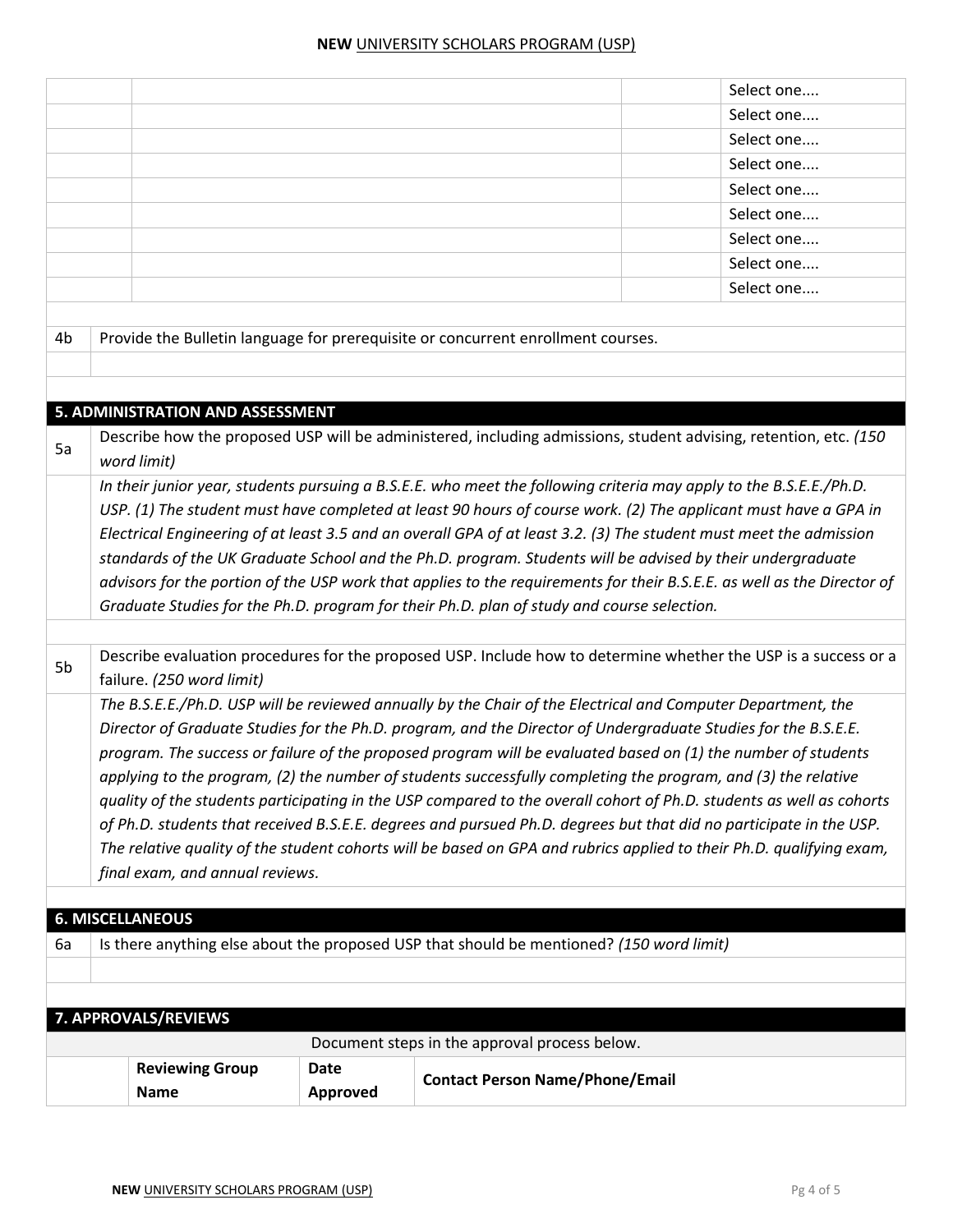|    | (Within College) In addition to the information below, attach documentation of department and college approval. |                                              |  |                      |                                              |  |  |  |
|----|-----------------------------------------------------------------------------------------------------------------|----------------------------------------------|--|----------------------|----------------------------------------------|--|--|--|
| 7a | This typically takes the form of meeting minutes but may also be an email from the unit heads reporting         |                                              |  |                      |                                              |  |  |  |
|    | department- and college-level votes.                                                                            |                                              |  |                      |                                              |  |  |  |
|    | <b>ECE Faculty</b>                                                                                              | 10/12/2018                                   |  |                      | Mike Johnson / 7-0717 / mike.johnson@uky.edu |  |  |  |
|    |                                                                                                                 |                                              |  |                      |                                              |  |  |  |
|    |                                                                                                                 |                                              |  |                      |                                              |  |  |  |
|    |                                                                                                                 |                                              |  |                      |                                              |  |  |  |
|    |                                                                                                                 |                                              |  |                      |                                              |  |  |  |
| 7b | (Collaborating and/or Affected Units)                                                                           |                                              |  |                      |                                              |  |  |  |
|    |                                                                                                                 |                                              |  |                      |                                              |  |  |  |
|    |                                                                                                                 |                                              |  |                      |                                              |  |  |  |
|    |                                                                                                                 |                                              |  |                      |                                              |  |  |  |
|    |                                                                                                                 |                                              |  |                      |                                              |  |  |  |
|    |                                                                                                                 |                                              |  |                      |                                              |  |  |  |
| 7c | (Senate's Academic Councils)                                                                                    |                                              |  | <b>Date Approved</b> | <b>Contact Person Name</b>                   |  |  |  |
|    |                                                                                                                 | Health Care Colleges Council (if applicable) |  |                      |                                              |  |  |  |
|    | <b>Graduate Council</b>                                                                                         |                                              |  | 2/22/19              | Roshan Nikou                                 |  |  |  |
|    |                                                                                                                 |                                              |  |                      |                                              |  |  |  |